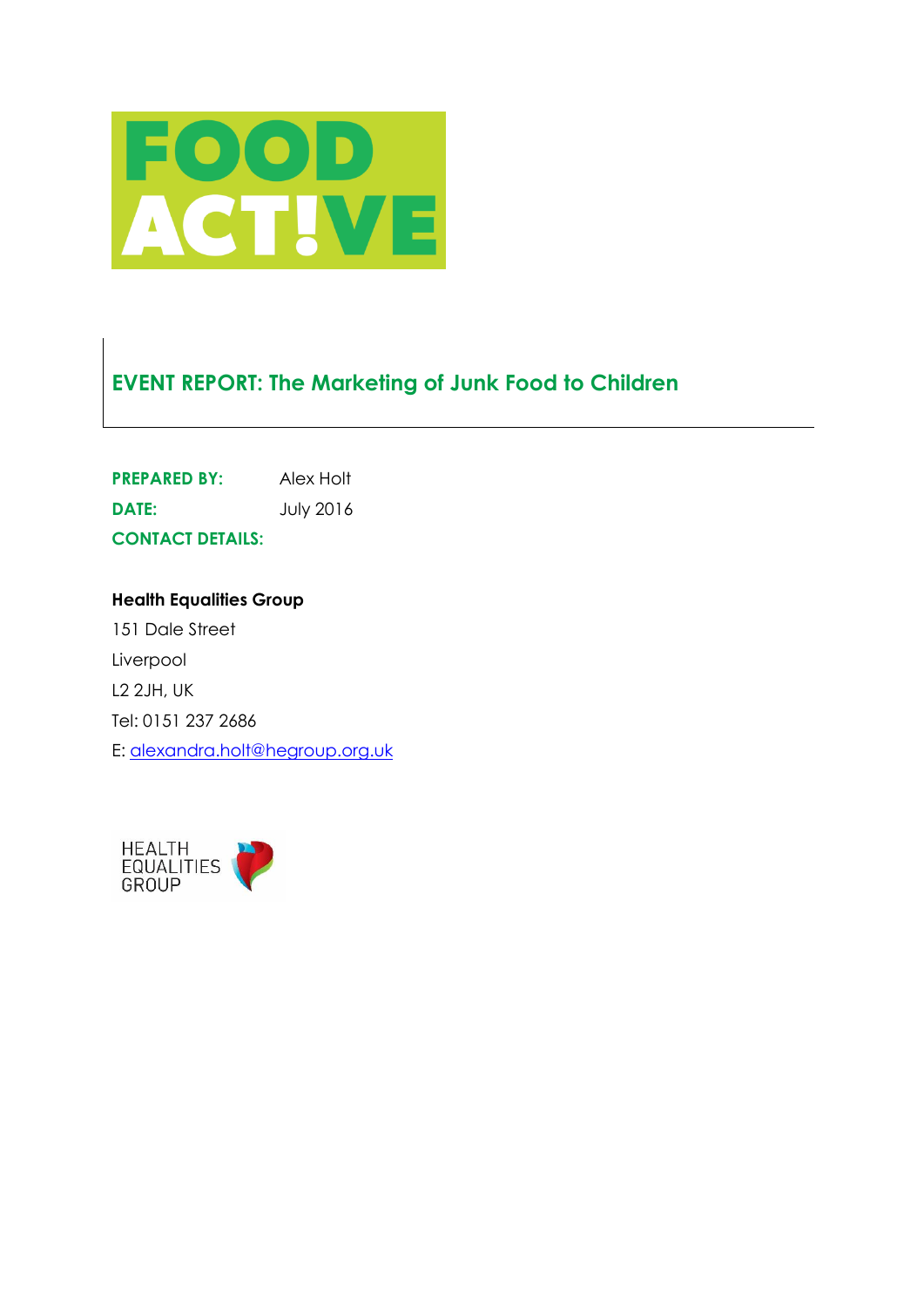## **Food Active Event: The Marketing of Junk Food to Children**

On July 15<sup>th</sup> Food Active and Lancashire County Council held an event 'The marketing of junk food to children' at County Hall, Preston. The event was supported by The Association of Directors of Public Health (North West) and the Association for the Study of Obesity (North West).

## **Objectives**

The objectives for the event were as follows:

- To provide an update of food and health in the current climate post Brexit
- To learn about current priorities for Food Active
- To provide an opportunity for learning and discussion on the topic of junk food marketing to children
- To assist in forming the Food Active response to the CAP Consultation: food and soft drink advertising to children.

A programme and full list of attendees can be found in appendices 1 and 2.

## **Speakers and presentations**

The event was opened by **Cllr Lorraine Beavers, Cabinet Member for Public Health, Lancashire County Council**. Cllr Beavers took the opportunity to welcome the delegates and to provide an overview of the importance of tighter controls on junk food marketing to children, Cllr Beavers talked about her own challenges as a mother and a grandmother in world where unhealthy choices are everywhere.

**Dr Sakthi Karunanithi, Director of Public Health, Lancashire County Council** chaired the event. Sakthi gave an overview of the work Lancashire are doing around overweight and obesity, including the preparation to adopt the Local Authority Declaration on Healthy Weight.

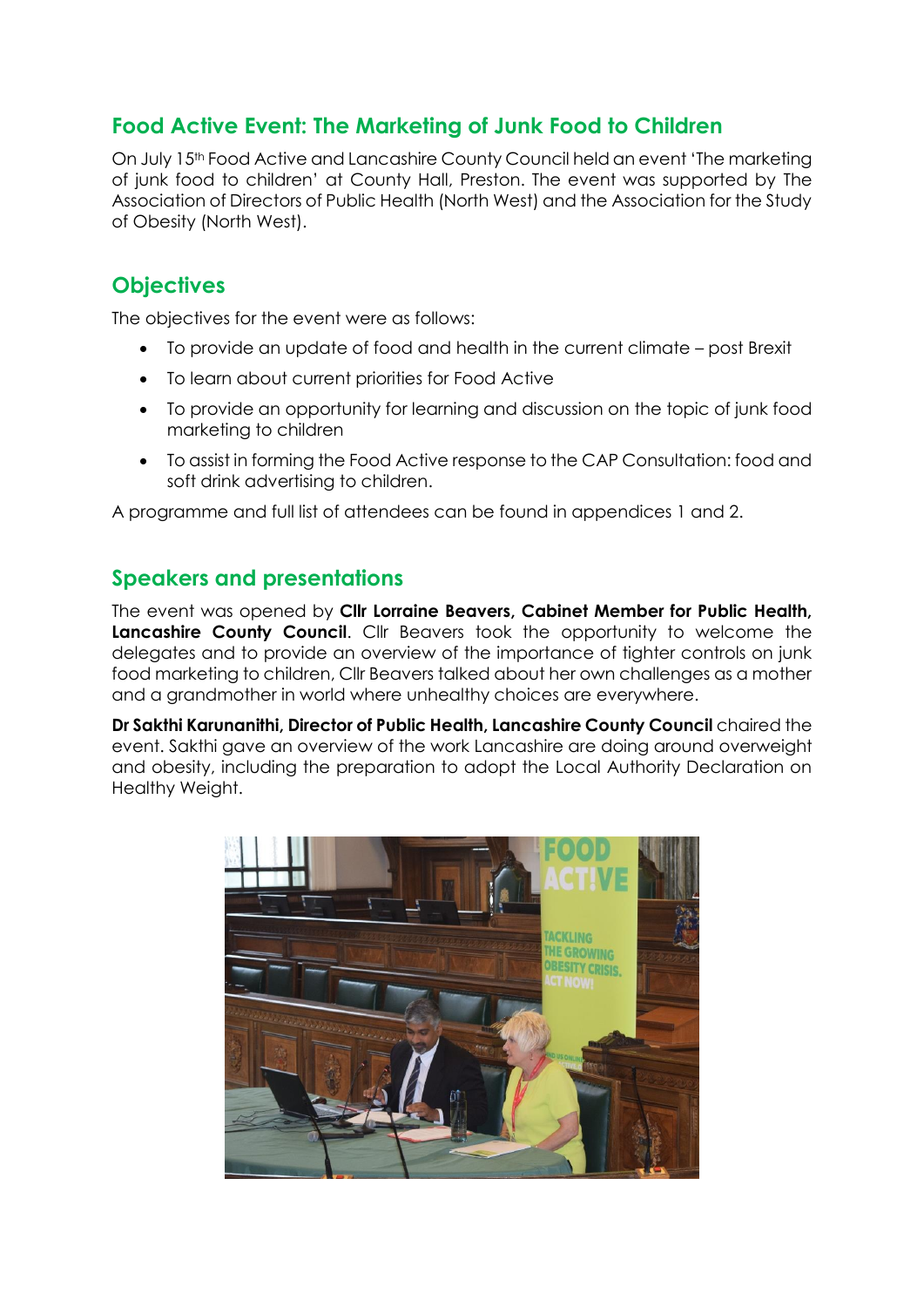**Robin Ireland, Director of Food Active and Chief Executive of Health Equalities Group** gave a presentation on 'The National Food Context'. Robin focused on the potential effects of the Brexit vote, in particular concerns surrounding the implementation of the levy on sugar-sweetened beverages, an expected continued delay in the publication of the Government's Childhood Obesity Strategy, and local / devolved decisionmaking. However, with many of the UK's food and faming policies and subsidies being defined at EU level, Robin commented that the UK government could now have an opportunity to reshape these to ensure that there is closer link made between food production and public health.

We were honoured to have two fantastic guest presentations on the day, both from experts in the fields of child psychology, consumer behaviour and junk food marketing.



**Dr Emma Boyland, Lecturer in Appetite and Obesity at the University of Liverpool,** Trustee at The Association for the Study of Obesity presented on **"The impact of food and beverage advertising on children's eating behaviour"**. In this talk, Dr Boyland presented data from a series of experimental studies in order to explore: 1) the exposure of children to food advertising within the context of a changing regulatory landscape (using the UK as an example), 2) the persuasive power of that advertising (e.g. the use of marketing techniques), and 3) the impact on food preferences, choices and consumption. The implications for policy were then discussed.

Dr Emma Boyland's presentation can be found [here.](http://www.foodactive.org.uk/wp-content/uploads/2016/07/Boyland_Food-ads-and-eating-behaviour_Preston-15-June-2016.pdf)

D**r Mimi Tatlow-Golden, Child Psychologist & Researcher, University College Dublin** presented was entitled **"'Who's Feeding the Kids Online?' Digital advertising of junk food to children"**. Dr Tatlow-Golden's presentation data from a number of studies and sources around online marketing to children to explore: 1) Children's 'advertised diet' – the marketing children are actually exposed to and how industry bypass children's rights, 2) where children are going online; the use of analytics and exploiting emotions in digital marketing, 3) the importance of safeguarding teenagers as well as younger children and 4) parents' perceptions of marketing on the internet. Recommendations for regulations and information sharing were then discussed.

Dr Mimi Tatlow-Golden's presentation can be found [here.](http://www.foodactive.org.uk/wp-content/uploads/2016/07/Tatlow-Goldon_Food-Active-Whos-Feeding-the-Kids-Online_Preston-15-June-2016.pdf)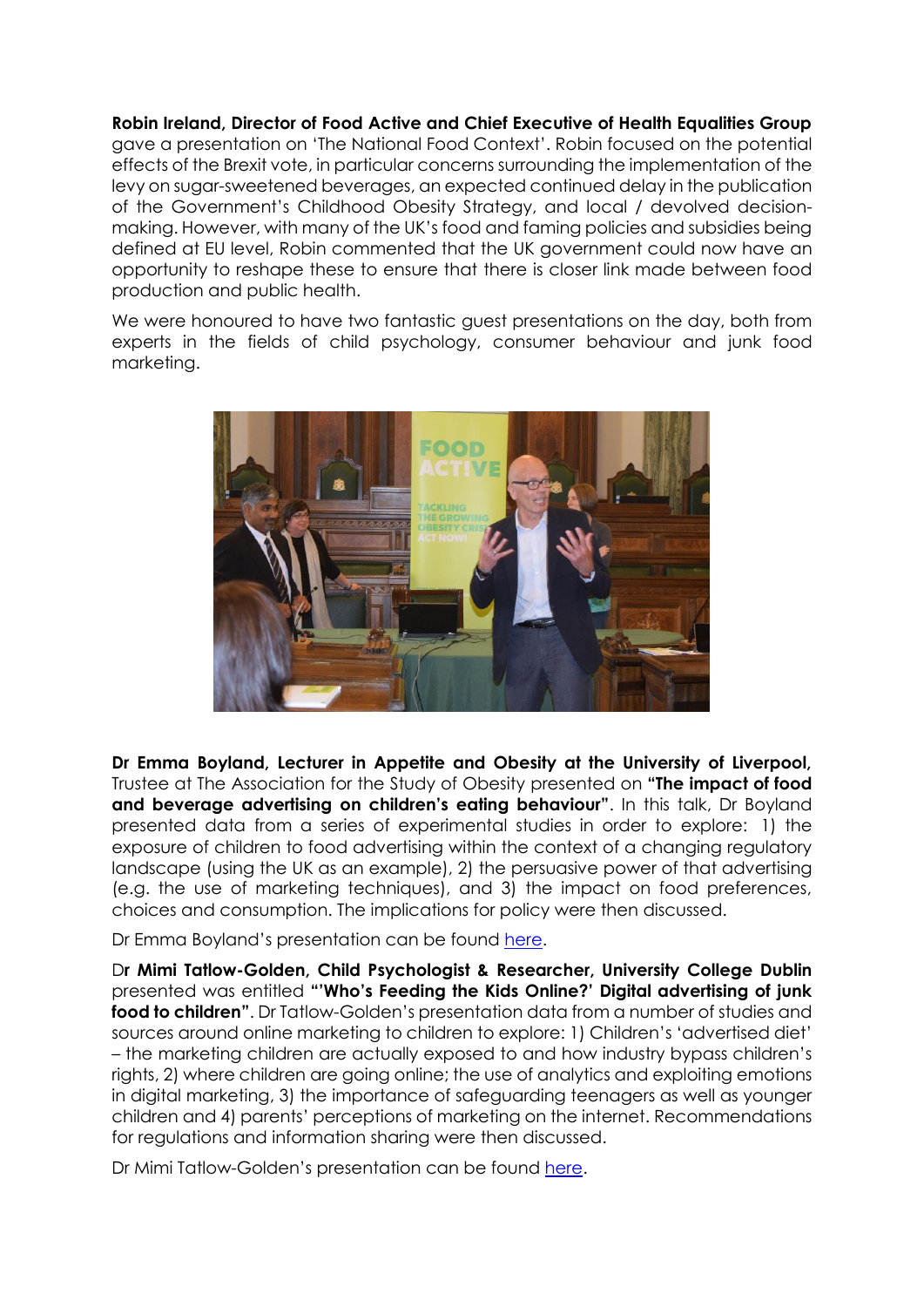

## **Group Sessions**

Following a short break there were roundtable discussions. Robin Ireland presented a summary paragraph from the Children's Food Campaign (CFC) CAP Consultation response and asked delegates to discuss and feedback whether they felt it was appropriate for Food Active to endorse the statement, Robin also asked the groups to think about what steps we could take locally to tackle junk food marketing to children.

The groups agreed that the CFC response was fit for purpose and were happy for Food Active to endorse their statement. At a local level delegates felt that more authority should be given to local authorities and that there should be more joinedup practice with voluntary and community organisations.

A copy of the Food Active consultation response (submitted via Heart of Mersey) can be found [here.](http://www.foodactive.org.uk/wp-content/uploads/2016/08/HoM_Consultation_CAP_July2016.pdf)

## **Evaluation**

A total of 42 people attended the event of which 19 returned evaluation forms. Organisational representation included local authorities, public health professionals, university lecturers, students and research associates.

Outcomes from the conference were determined using a short quantitative and qualitative 11 item questionnaire. A 10 point Likert scale was used for quantitative assessment (1 – signifying not at all, and 10 – definitely). Outcomes were achieved as follows: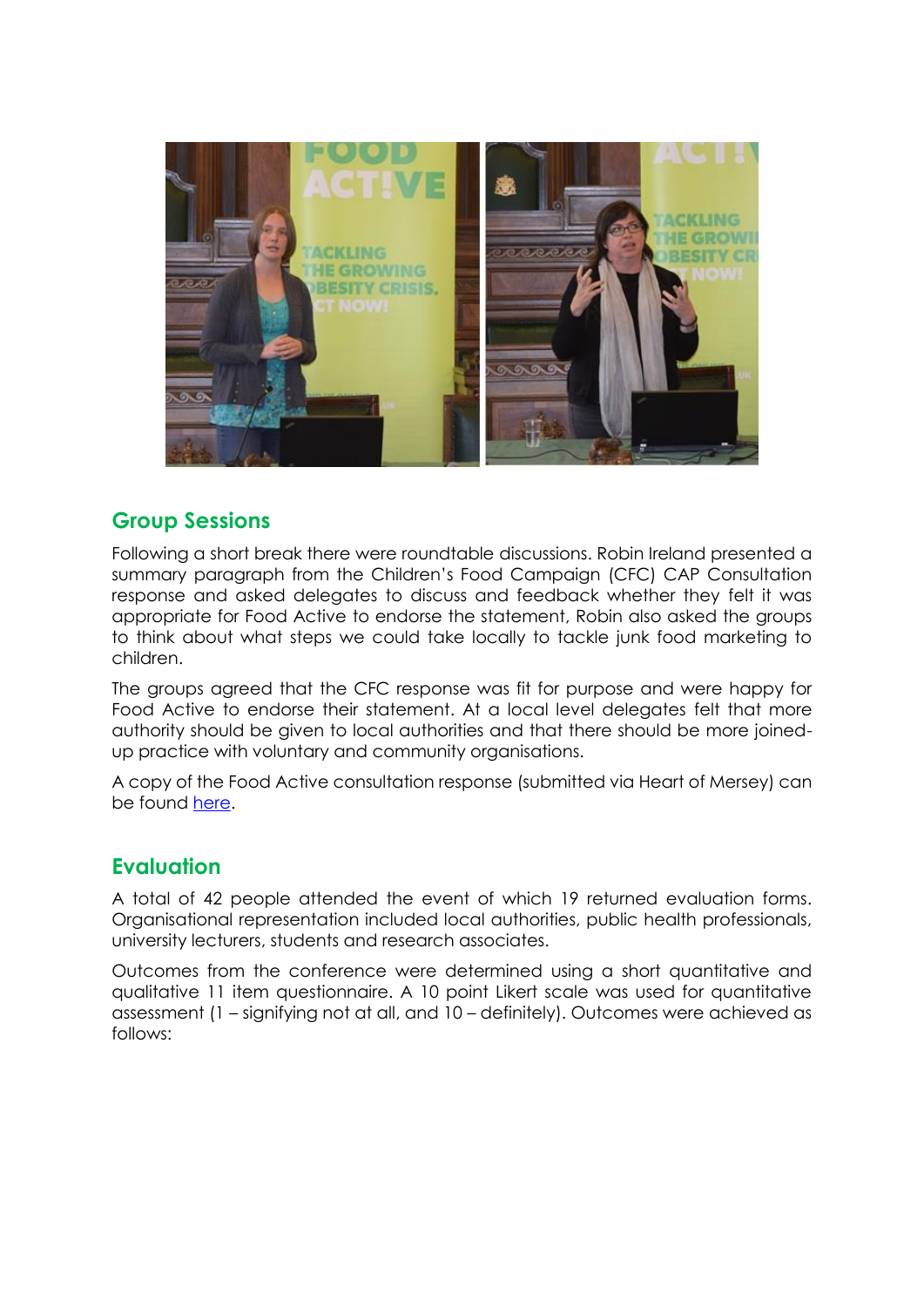



**78% of the participants gave the overall rating of the conference a score of 8 or more**



#### **2. How interesting was the event?**

#### **94% of the participants gave the overall rating of the conference a score of 8 or more**

"Presentations were very enlightening"; "Presentations were excellent"; "great and interesting presentations, very informative and thought provoking"

"Networking opportunities"; "meeting other public health professionals and networking"

"Hearing about the research into the digital marketing to kids"

"Meeting the speakers"

"The way in which large corporations have deceived us into believing we are in control"

"The 'hidden' marketing angle"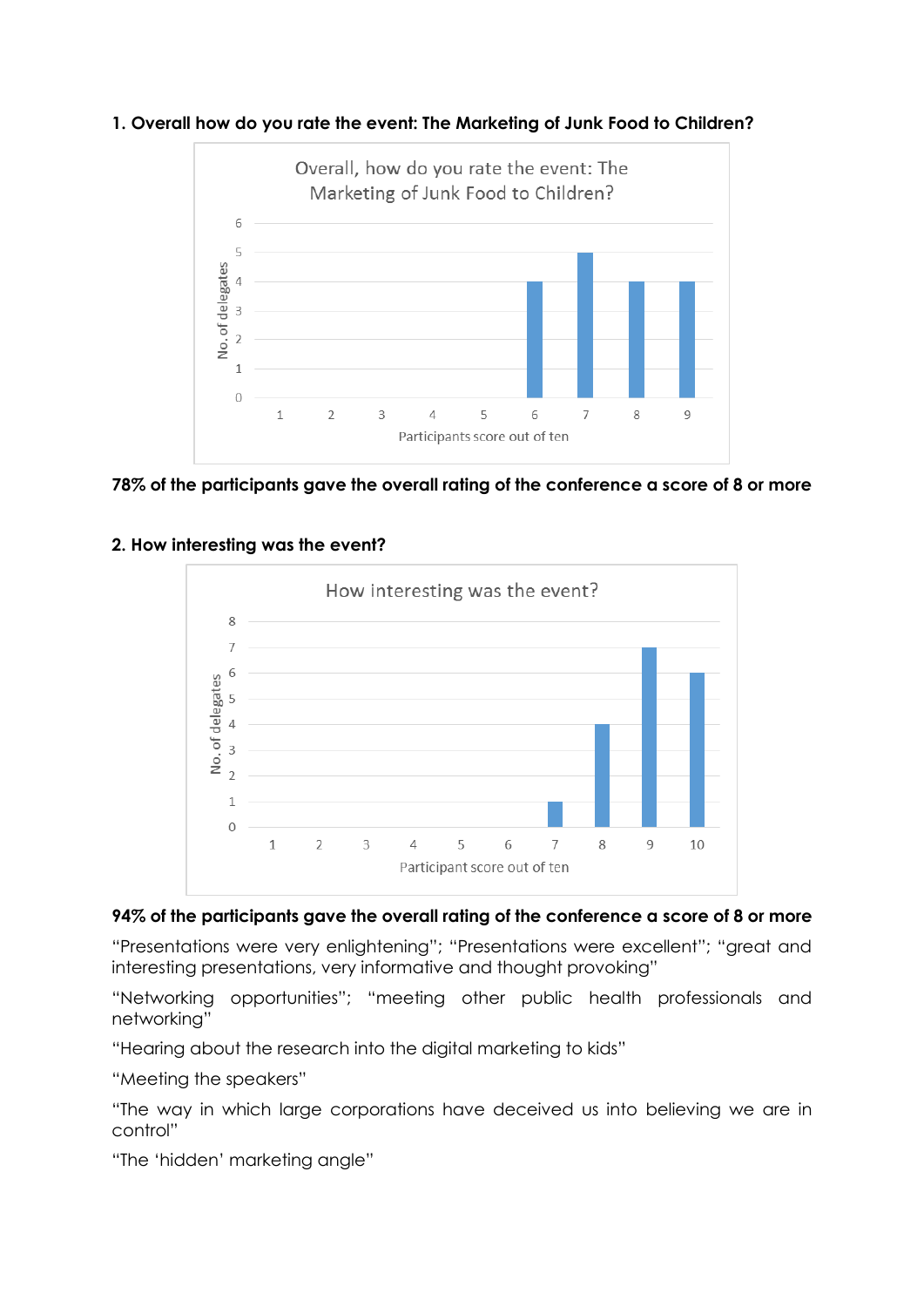"Implications of the 'new world' of advertising becoming personalised and held in our hands, rather than a distant medium"

"The impact of advertising on consumer behaviour. Although we think we can control this and not be affected, we are hugely influenced. Loved the powerful quote "we don't have much choice living in the obesogenic environment".

"Access to the evidence behind suggestions on effect of junk food marketing"

"The impact of digital media on food consumption"

"The power of social media in influencing food choices and impulses".



#### **3. How relevant was the event to your work or study?**

**88% of participants rated the event relevant to their work of study (score of 8 or more).**

#### **4. What was most useful about the event?**

"The three talks given by Robin, Mimi and Emma"; "the presentations"

"Information gathering"; "listening and engaging"

"Speakers sharing knowledge in their expert field. A good mix of representative at the event"

"Listening to the great speakers and the research in the area. Being able to share ideas and views with others. The round-table discussions"

"Increased knowledge around advertising and mechanisms to target children and young people"

"Networking and speakers"

"Meeting other, receiving the submission policy position"

"All of it"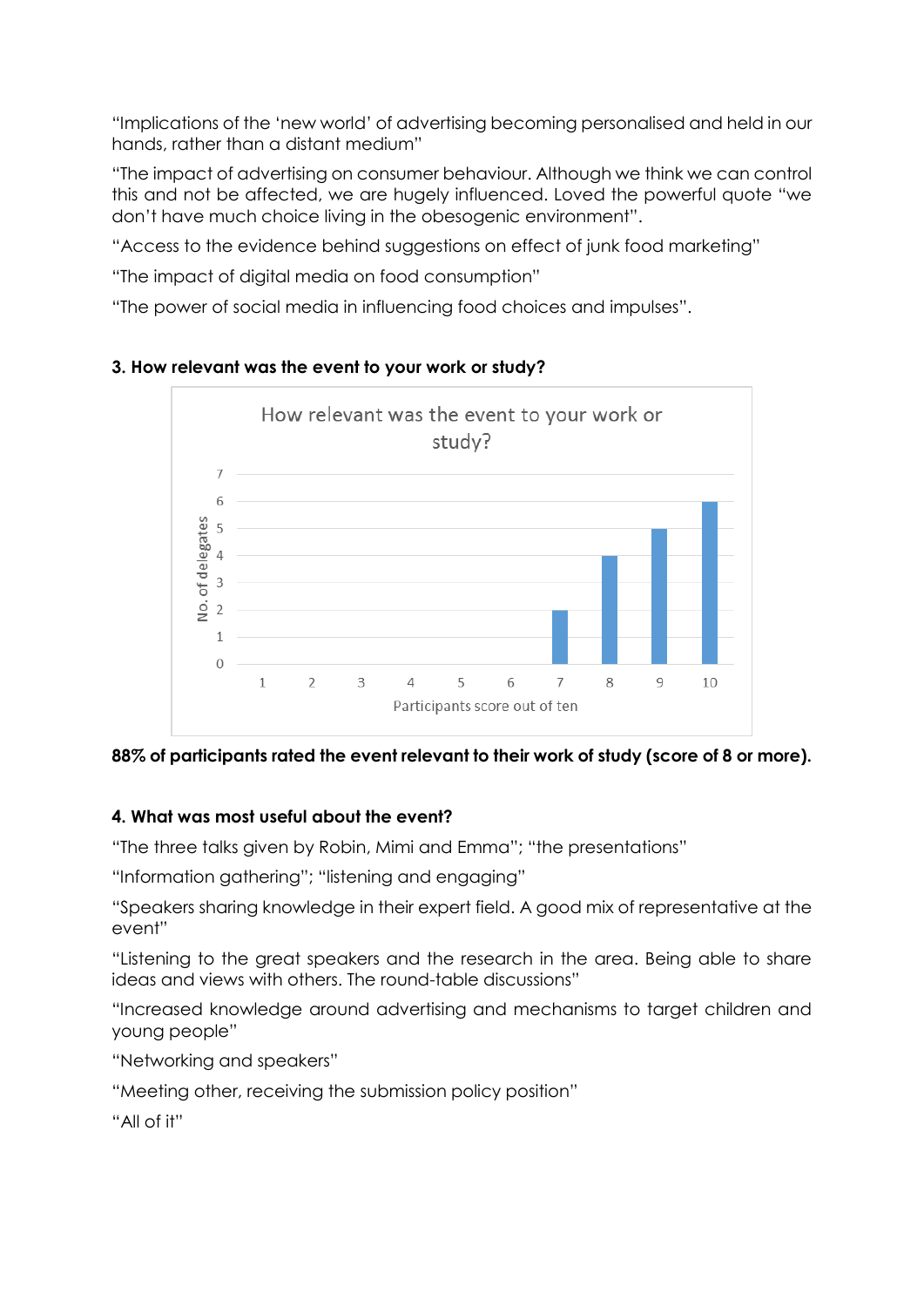#### **5. What could have been done differently at the event?**

The following comments were recorded for improvements to the event:

"A greater focus on encouraging attendees to agree on action – what are they going to do individually or collectively to challenge the marketing of junk food to children?"

"More opportunities to network"

"Presentation screens were too far away"

"More time for the speakers"

#### **6. Conclusions and recommendations**

Overall the event proved to be extremely useful for updating on evidence and practice around junk food marketing, sharing good practice, learning, improving knowledge and equipping delegates with relevant knowledge to include within their roles and inform others. Recommendations include the following:

- 1. Lengthen the time allocated for presentations
- 2. More time for networking
- 3. More consultation with delegates during the event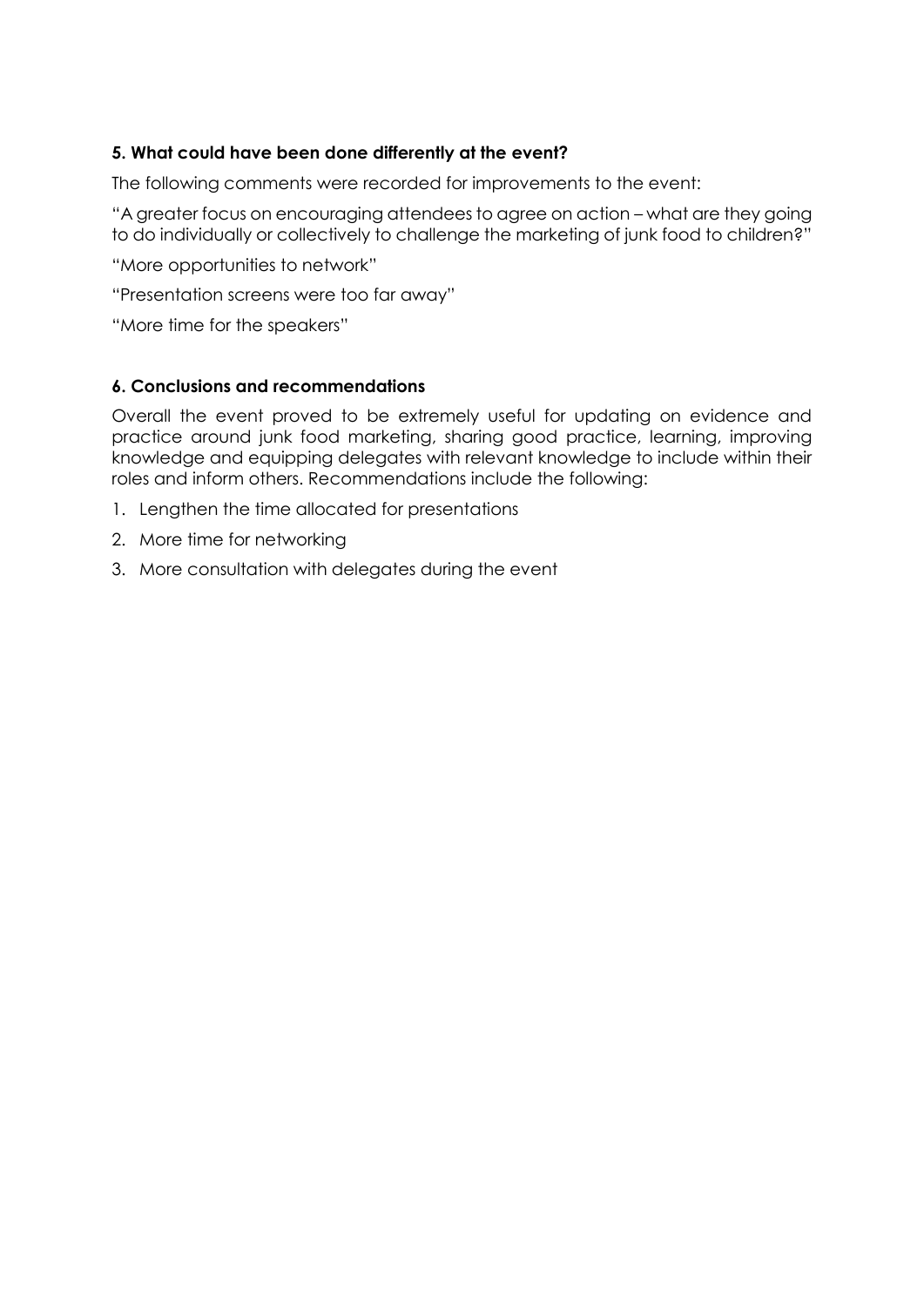#### Appendix 1. Event Programme



# **THE MARKETING OF IUNK FOO TO CHILDREN**

## **FRIDAY 15th JULY 9.30 - 12.30 COUNTY HALL, LANCASHIRE COUNTY COUNCIL PRESTON**

## **EVENT PROGRAMME**

This event has been organised by Food Active and Lancashire County Council with the support of The Association for the Study of Obesity (North West) and The Association of Directors of Public Health (North West).

- $9.30<sub>am</sub>$ Registration and networking
- 10.00 am Welcome on behalf of Lancashire County Council and Food Active Cllr Lorraine Beavers, Cabinet Member for Public Health, Lancashire County Council
- $10.10 am$ **Welcome from the Chair** Dr Sakthi Karunanithi, Director of Public Health, Lancashire County Council
- $10.20$  am **The national food context** Robin Ireland, Chief Executive, Health Equalities Group and Director, Food Active
- $10.25$  am PRESENTATION: "The impact of food and beverage advertising on children's eating behaviour" Dr Emma Boyland, Lecturer in Appetite and Obesity at the University of Liverpool, Trustee at The Association for the Study of Obesity
- $10:50$  am PRESENTATION: "Who's Feeding the Kids Online?' Digital advertising of junk food to children" Dr Mimi Tatlow-Golden, Child Psychologist & Researcher, University College Dublin
- 11.15 am **Panel questions** Chaired by Dr Sakthi Karunanithi
- 11.30 am Comfort and refreshment break
- 11.40 am Introduction to the roundtable discussions **Robin Ireland**
- **Roundtable discussions** 11.45 am Group work
- 12.10 pm **Feedback from the roundtable discussions** Robin Ireland
- **Summary of the day**  $12.20<sub>pm</sub>$ Dr Sakthi Karunanithi
- 12.30 pm Event close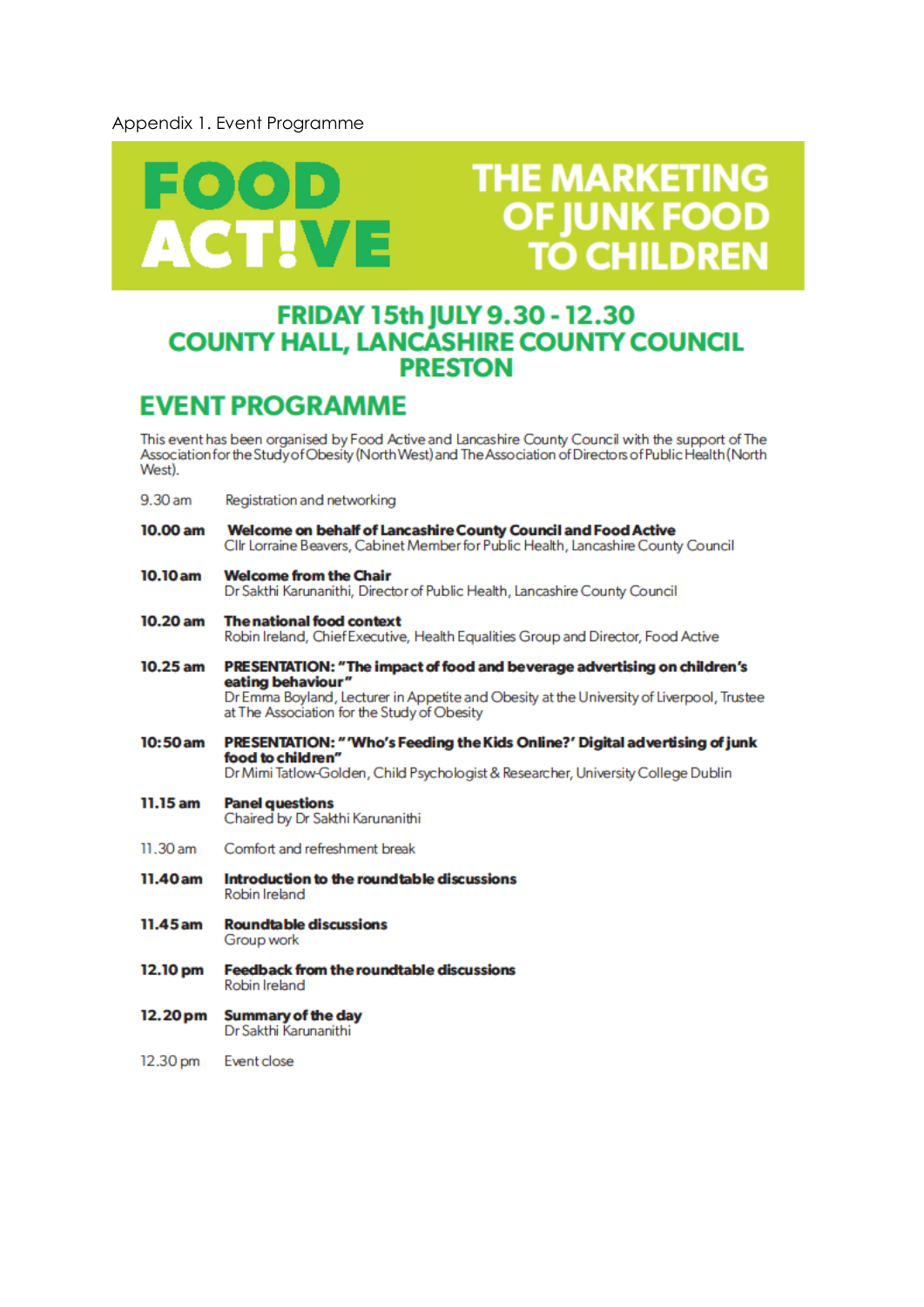Appendix 2. Delegate List

| Vivienne   | Ashurst         | Fareshare                          |
|------------|-----------------|------------------------------------|
| Ruth       | <b>Bardsley</b> | Rochdale Council                   |
| Lorraine   |                 |                                    |
| (Clrr)     | <b>Beavers</b>  | Lancashire County Council          |
| Anne       | <b>Betty</b>    | <b>AB Food Nutrition</b>           |
| Lisa       | Birtwistle      | <b>Fylde Coast YMCA</b>            |
| Emma       | Boyland         | University of Liverpool            |
| Nicola     | Calder          | <b>Health Equalities Group</b>     |
| Krishma    | Caleyachetty    | <b>UCLAN</b>                       |
| Paula      | Cooper          | Lancashire County Council          |
| Kerry      | Cross           | <b>Preston City Council</b>        |
| Kirsty     | Cumbo           | <b>NHS</b>                         |
| Nicola     | Dennison        | <b>Blackpool Council</b>           |
| Lynn       | Donkin          | <b>Blackpool Council</b>           |
| Amanda     | Donnelly        | Soil Association Food for Life     |
| Elaine     | Elsdon          | <b>Brighter Living Partnership</b> |
| Amandine   | Garde           | University of Liverpool            |
| Wayne      | Gibson          | Lancashire County Council          |
| Lee        | Girvin          | Lancashire County Council          |
|            |                 | Blackburn with Darwen Borough      |
| Laura      | Gornall         | Council                            |
| Steve      | Gowland         | Sefton Council                     |
|            |                 | Blackburn with Darwen Borough      |
| Amy        | Greenhalgh      | Council                            |
| Gareth     | Hill            | Wirral Borough Council             |
| Alex       | Holt            | <b>Health Equalities Group</b>     |
| Caroline   | Holtom          | <b>PHE</b>                         |
| Caroline   | Houldcroft      | University of Chester              |
| Ansa       | Hussain         | <b>Healthier Futures</b>           |
| Robin      | Ireland         | <b>Health Equalities Group</b>     |
| Kay        | Johnson         | <b>Food Larder</b>                 |
| Liz        | Johnston        | <b>Bolton Council</b>              |
| Sakthi     | Karunanithi     | Lancashire County Council          |
| Lisa       | Kimpson         | Rochdale Council                   |
| Tamasin    | Knight          | <b>Blackpool Council</b>           |
| Anne-Marie | Morrison        | Sefton CVS                         |
| Steve      | Morton          | <b>PHE</b>                         |
| Rachel     | Myerscough      | <b>YMCA Fyle Coast</b>             |
| Nicola     | O'Neil          | <b>Stockport NHS</b>               |
| Magdalena  | Przybylka       | <b>Health Equalities Group</b>     |
| Arif       | Rajpura         | <b>Blackpool Council</b>           |
| Anjana     | Sahu            | Freelance                          |
| Sumitra    | Shrestha        | <b>UCLAN</b>                       |
| Matty      | Smith           | <b>Brighter Living Partnership</b> |